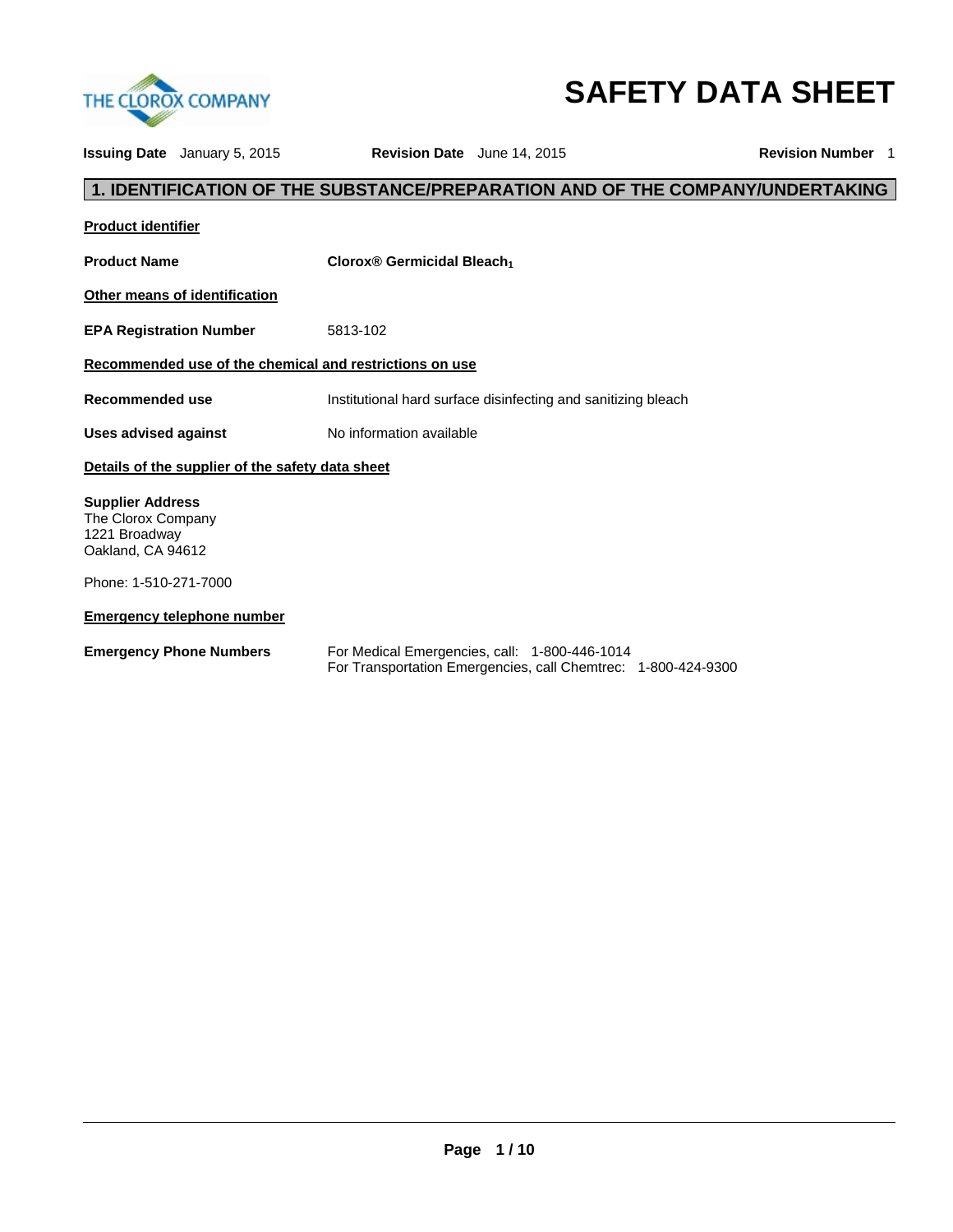# **2. HAZARDS IDENTIFICATION**

# **Classification**

This chemical is considered hazardous by the 2012 OSHA Hazard Communication Standard (29 CFR 1910.1200).

| <b>Skin</b><br>rıtatıor<br>oslon.<br>- JOHN<br>      | .,<br>≅aorv<br>. הר |
|------------------------------------------------------|---------------------|
| Serio<br>ırrıtatıor<br>iade/eve<br>eve<br>aar<br>пла | œ<br>*≏annv         |

## **GHS Label elements, including precautionary statements**

## **Emergency Overview**

| Signal word                                                                                      | <b>Danger</b> |                                      |             |
|--------------------------------------------------------------------------------------------------|---------------|--------------------------------------|-------------|
| <b>Hazard Statements</b><br>Causes severe skin burns and eye damage<br>Causes serious eye damage |               |                                      |             |
|                                                                                                  |               |                                      |             |
| Clear, pale yellow<br>Appearance                                                                 |               | <b>Physical State</b><br>Thin liquid | Odor Bleach |

# **Precautionary Statements - Prevention**

Wash face, hands and any exposed skin thoroughly after handling.

Wear protective gloves, protective clothing, face protection, and eye protection such as safety glasses.

# **Precautionary Statements - Response**

Immediately call a poison center or doctor.

If swallowed: Rinse mouth. Do NOT induce vomiting.

If on skin (or hair): Take off immediately all contaminated clothing. Rinse skin with water.

Wash contaminated clothing before reuse.

If inhaled: Remove person to fresh air and keep comfortable for breathing.

Specific treatment (see supplemental first aid instructions on this label).

If in eyes: Rinse cautiously with water for several minutes. Remove contact lenses, if present and easy to do. Continue rinsing.

# **Precautionary Statements - Storage**

Store locked up.

# **Precautionary Statements - Disposal**

Dispose of contents in accordance with all applicable federal, state, and local regulations.

# **Hazards not otherwise classified (HNOC)**

Although not expected, heart conditions or chronic respiratory problems such as asthma, chronic bronchitis, or obstructive lung disease may be aggravated by exposure to high concentrations of vapor or mist.

Product contains a strong oxidizer. Always flush drains before and after use.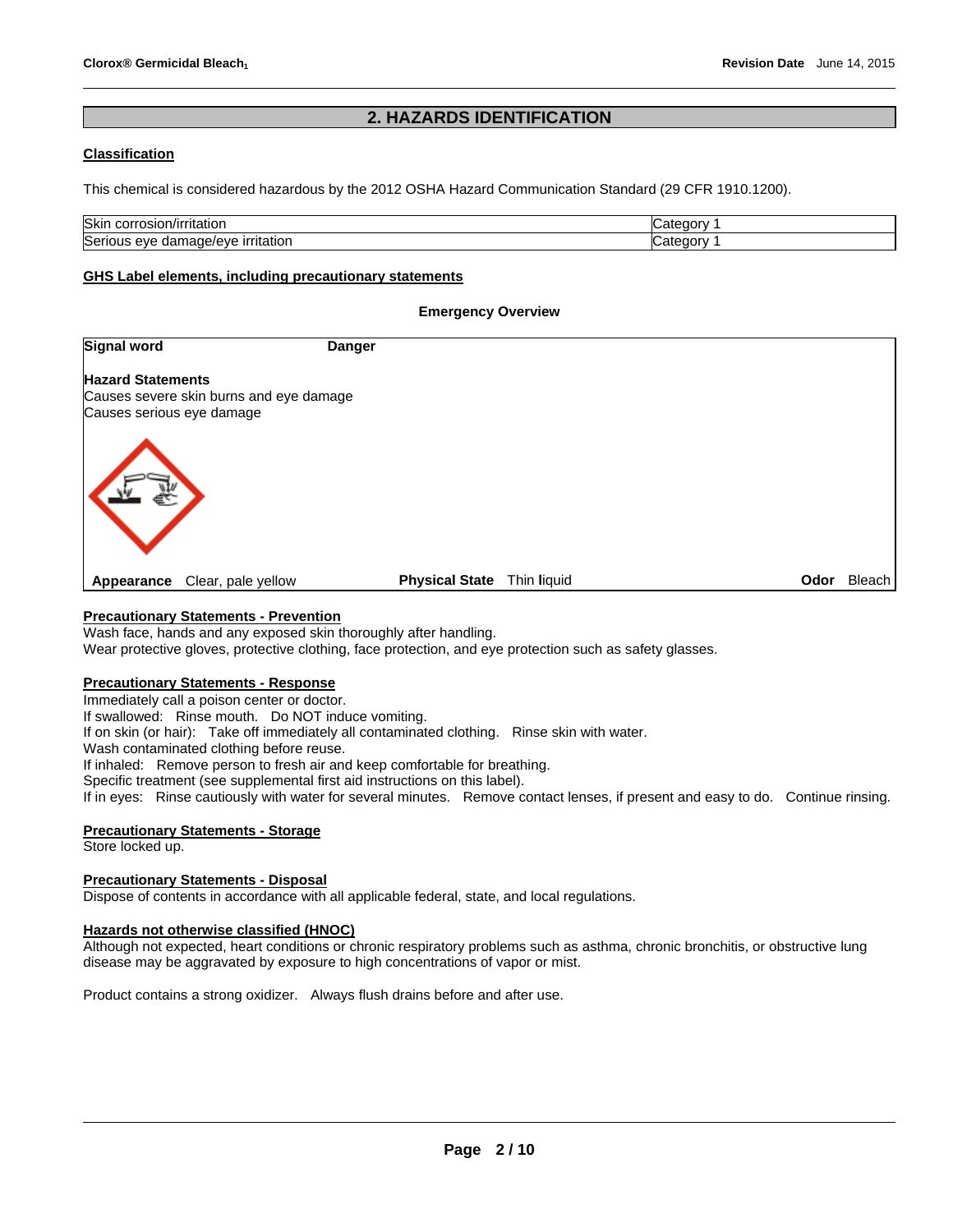# **Unknown Toxicity**

Not applicable.

#### **Other information**

Very toxic to aquatic life with long lasting effects.

#### **Interactions with Other Chemicals**

Reacts with other household chemicals such as toilet bowl cleaners, rust removers, acids, or products containing ammonia to produce hazardous irritating gases, such as chlorine and other chlorinated compounds.

# **3. COMPOSITION/INFORMATION ON INGREDIENTS**

| $\sim$ , and the state of the state of the state of the state of the state of the state of the state of the state of the state of the state of the state of the state of the state of the state of the state of the state of th |
|---------------------------------------------------------------------------------------------------------------------------------------------------------------------------------------------------------------------------------|

\* The exact percentage (concentration) of composition has been withheld as a trade secret.

|                                                                            | <b>4. FIRST AID MEASURES</b>                                                                                                                                                                                                                                                         |  |  |
|----------------------------------------------------------------------------|--------------------------------------------------------------------------------------------------------------------------------------------------------------------------------------------------------------------------------------------------------------------------------------|--|--|
| <b>First aid measures</b>                                                  |                                                                                                                                                                                                                                                                                      |  |  |
| <b>General Advice</b>                                                      | Call a poison control center or doctor immediately for treatment advice. Show this safety<br>data sheet to the doctor in attendance.                                                                                                                                                 |  |  |
| <b>Eve Contact</b>                                                         | Hold eye open and rinse slowly and gently with water for 15 - 20 minutes. Remove contact<br>lenses, if present, after the first 5 minutes, then continue rinsing eye. Call a poison control<br>center or doctor for treatment advice.                                                |  |  |
| <b>Skin Contact</b>                                                        | Take off contaminated clothing. Rinse skin immediately with plenty of water for 15-20<br>minutes. Call a poison control center or doctor for treatment advice.                                                                                                                       |  |  |
| <b>Inhalation</b>                                                          | Move to fresh air. If breathing is affected, call a doctor.                                                                                                                                                                                                                          |  |  |
| Ingestion                                                                  | Have person sip a glassful of water if able to swallow.  Do not induce vomiting unless told to<br>do so by a poison control center or doctor. Do not give anything by mouth to an<br>unconscious person. Call a poison control center or doctor immediately for treatment<br>advice. |  |  |
| <b>Protection of First-aiders</b>                                          | Avoid contact with skin, eyes, and clothing. Use personal protective equipment as required.<br>Wear personal protective clothing (see section 8).                                                                                                                                    |  |  |
| Most important symptoms and effects, both acute and delayed                |                                                                                                                                                                                                                                                                                      |  |  |
| <b>Most Important Symptoms and</b><br><b>Effects</b>                       | Burning of eyes and skin.                                                                                                                                                                                                                                                            |  |  |
| Indication of any immediate medical attention and special treatment needed |                                                                                                                                                                                                                                                                                      |  |  |
| <b>Notes to Physician</b>                                                  | Treat symptomatically. Probable mucosal damage may contraindicate the use of gastric<br>lavage.                                                                                                                                                                                      |  |  |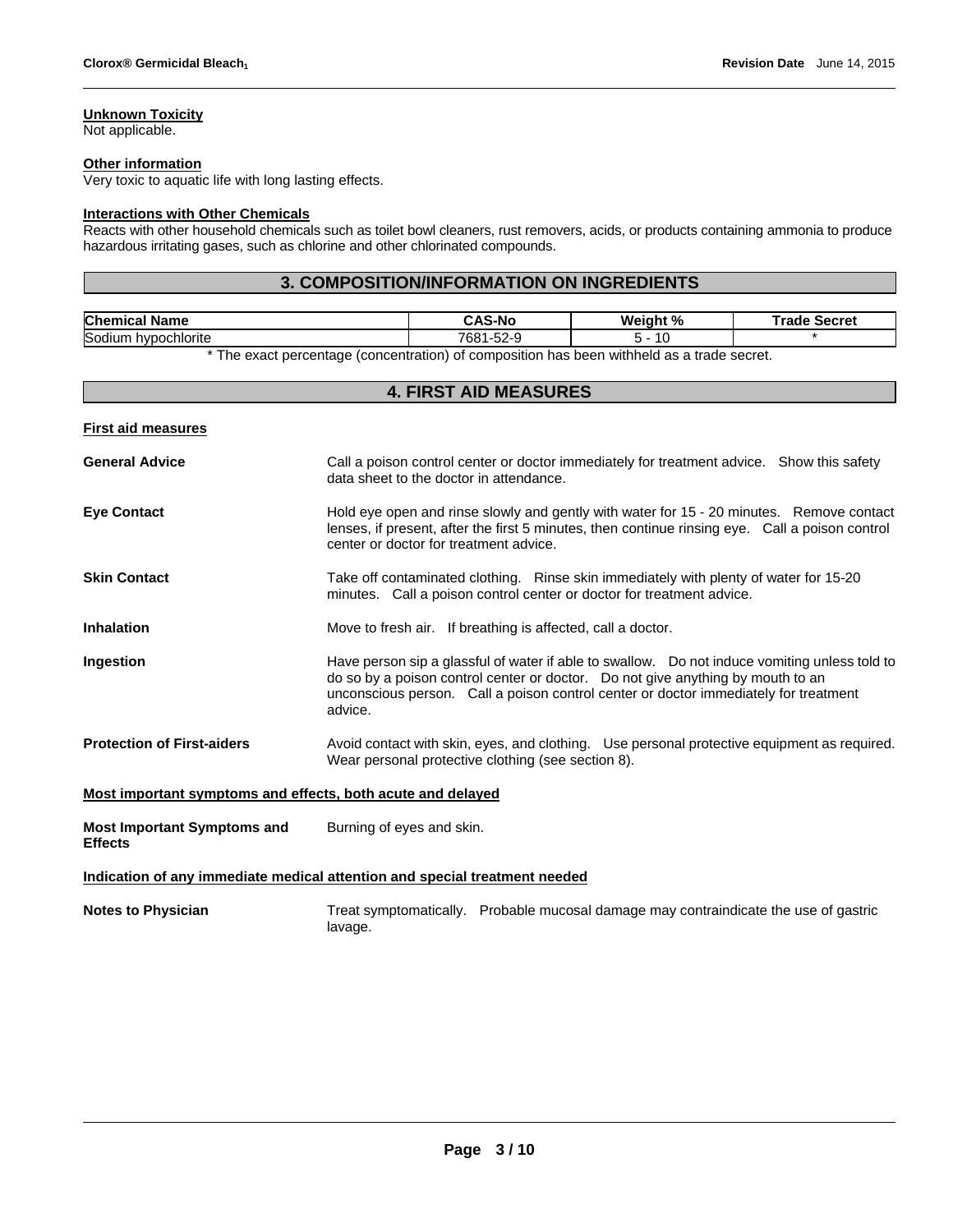# **5. FIRE-FIGHTING MEASURES**

# **Suitable Extinguishing Media**

Use extinguishing measures that are appropriate to local circumstances and the surrounding environment.

#### **Unsuitable Extinguishing Media**

CAUTION: Use of water spray when fighting fire may be inefficient.

#### **Specific Hazards Arising from the Chemical**

This product causes burns to eyes, skin, and mucous membranes. Thermal decomposition can release sodium chlorate and irritating gases and vapors.

#### **Explosion Data**

**Sensitivity to Mechanical Impact** None.

**Sensitivity to Static Discharge Mone.** 

# **Protective equipment and precautions for firefighters**

As in any fire, wear self-contained breathing apparatus pressure-demand, MSHA/NIOSH (approved or equivalent) and full protective gear.

# **6. ACCIDENTAL RELEASE MEASURES**

#### **Personal precautions, protective equipment and emergency procedures**

| <b>Personal Precautions</b>                          | Avoid contact with eyes, skin, and clothing. Ensure adequate ventilation. Use personal<br>protective equipment as required. For spills of multiple products, responders should evaluate<br>the MSDSs of the products for incompatibility with sodium hypochlorite. Breathing protection<br>should be worn in enclosed and/or poorly-ventilated areas until hazard assessment is<br>complete. |  |  |
|------------------------------------------------------|----------------------------------------------------------------------------------------------------------------------------------------------------------------------------------------------------------------------------------------------------------------------------------------------------------------------------------------------------------------------------------------------|--|--|
| <b>Other Information</b>                             | Refer to protective measures listed in Sections 7 and 8.                                                                                                                                                                                                                                                                                                                                     |  |  |
| <b>Environmental precautions</b>                     |                                                                                                                                                                                                                                                                                                                                                                                              |  |  |
| <b>Environmental Precautions</b>                     | This product is toxic to fish, aquatic invertebrates, oysters, and shrimp. Do not allow product<br>to enter storm drains, lakes, or streams. See Section 12 for ecological Information.                                                                                                                                                                                                      |  |  |
| Methods and material for containment and cleaning up |                                                                                                                                                                                                                                                                                                                                                                                              |  |  |
| <b>Methods for Containment</b>                       | Prevent further leakage or spillage if safe to do so.                                                                                                                                                                                                                                                                                                                                        |  |  |
| <b>Methods for Cleaning Up</b>                       | Absorb and containerize. Wash residual down to sanitary sewer. Contact the sanitary                                                                                                                                                                                                                                                                                                          |  |  |

treatment facility in advance to assure ability to process washed-down material.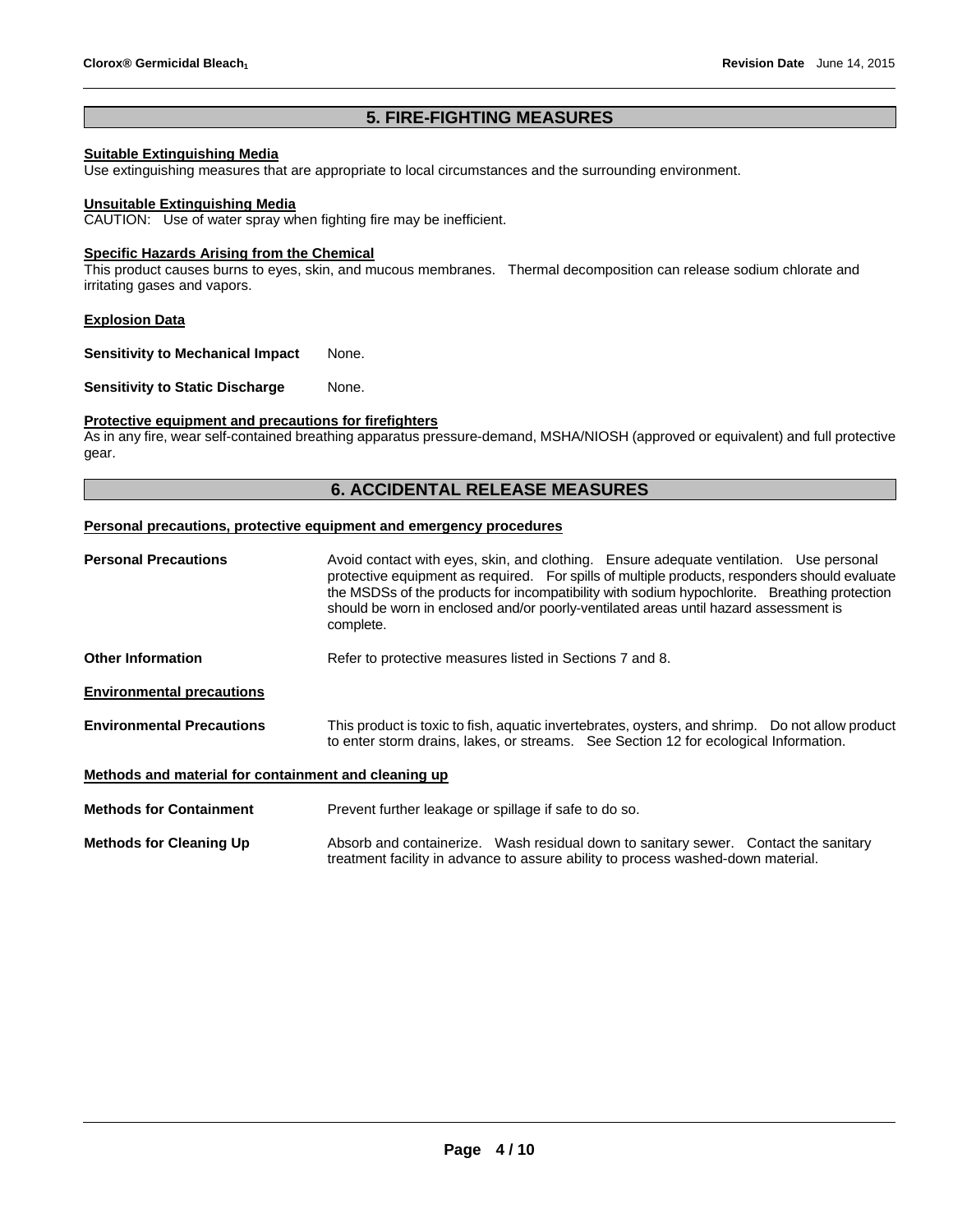# **7. HANDLING AND STORAGE**

# **Precautions for safe handling**

Handling **Handle in accordance with good industrial hygiene and safety practice. Avoid contact with and the Handle in accordance with good industrial hygiene and safety practice. Avoid contact with** skin, eyes, and clothing. Do not eat, drink, or smoke when using this product.

# **Conditions for safe storage, including any incompatibilities**

**Storage The Store away from children.** Reclose cap tightly after each use. Store this product upright in a cool, dry area, away from direct sunlight and heat to avoid deterioration. Do not contaminate food or feed by storage of this product.

**Incompatible Products** Toilet bowl cleaners, rust removers, acids, and products containing ammonia.

# **8. EXPOSURE CONTROLS/PERSONAL PROTECTION**

# **Control parameters**

#### **Exposure Guidelines**

| <b>Chemical Name</b>             | <b>ACGIH TLV</b> | <b>OSHA PEL</b> | <b>NIOSH IDLH</b> |
|----------------------------------|------------------|-----------------|-------------------|
| Sodium hypochlorite<br>7681-52-9 | None             | None            | None              |

*ACGIH TLV: American Conference of Governmental Industrial Hygienists - Threshold Limit Value. OSHA PEL: Occupational Safety and Health Administration - Permissible Exposure Limits. NIOSH IDLH: Immediately Dangerous to Life or Health.* 

# **Appropriate engineering controls**

| <b>Engineering Measures</b>                                           | <b>Showers</b><br>Eyewash stations<br>Ventilation systems                                                                                                                                                                                                                                        |
|-----------------------------------------------------------------------|--------------------------------------------------------------------------------------------------------------------------------------------------------------------------------------------------------------------------------------------------------------------------------------------------|
| Individual protection measures, such as personal protective equipment |                                                                                                                                                                                                                                                                                                  |
| <b>Eye/Face Protection</b>                                            | If splashes are likely to occur: Wear safety glasses with side shields (or goggles) or face<br>shield.                                                                                                                                                                                           |
| <b>Skin and Body Protection</b>                                       | Wear rubber or neoprene gloves and protective clothing such as long-sleeved shirt.                                                                                                                                                                                                               |
| <b>Respiratory Protection</b>                                         | If irritation is experienced, NIOSH/MSHA approved respiratory protection should be worn.<br>Positive-pressure supplied air respirators may be required for high airborne contaminant<br>concentrations. Respiratory protection must be provided in accordance with current local<br>regulations. |
| <b>Hygiene Measures</b>                                               | Handle in accordance with good industrial hygiene and safety practice. Wash hands after<br>direct contact. Do not wear product-contaminated clothing for prolonged periods. Remove<br>and wash contaminated clothing before re-use.  Do not eat, drink, or smoke when using this<br>product.     |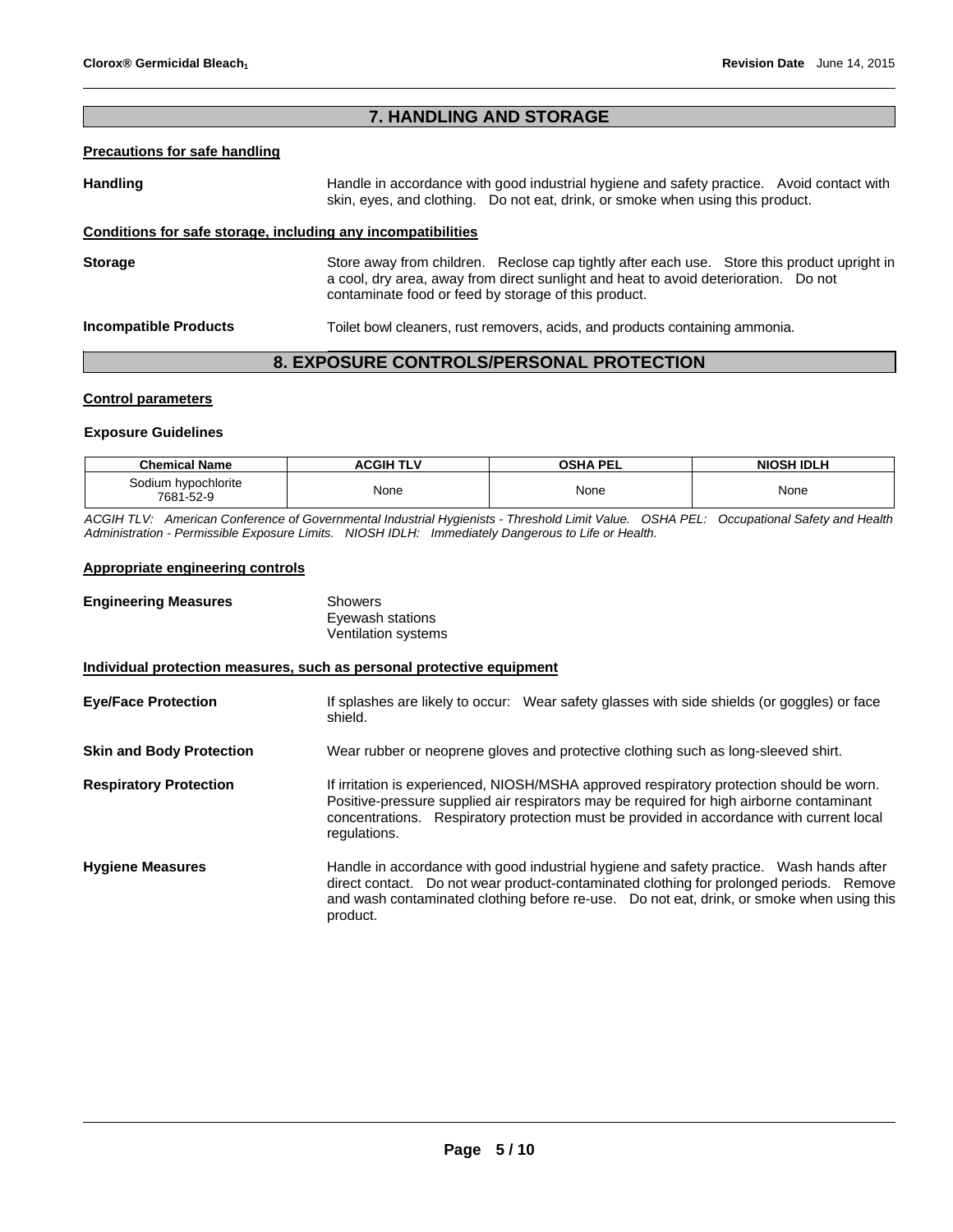# **9. PHYSICAL AND CHEMICAL PROPERTIES**

# **Physical and Chemical Properties**

| <b>Physical State</b>                                   | Thin liquid       |                       |                          |
|---------------------------------------------------------|-------------------|-----------------------|--------------------------|
| Appearance                                              | Clear             | Odor                  | <b>Bleach</b>            |
| Color                                                   | Pale yellow       | <b>Odor Threshold</b> | No information available |
|                                                         | <b>Values</b>     | <b>Remarks/Method</b> |                          |
| <b>Property</b>                                         | ~12               | None known            |                          |
| рH                                                      |                   | None known            |                          |
| Melting/freezing point                                  | No data available |                       |                          |
| Boiling point / boiling range                           | No data available | None known            |                          |
| <b>Flash Point</b>                                      | Not flammable     | None known            |                          |
| <b>Evaporation rate</b>                                 | No data available | None known            |                          |
| Flammability (solid, gas)                               | No data available | None known            |                          |
| <b>Flammability Limits in Air</b>                       |                   |                       |                          |
| <b>Upper flammability limit</b>                         | No data available | None known            |                          |
| Lower flammability limit                                | No data available | None known            |                          |
| Vapor pressure                                          | No data available | None known            |                          |
| Vapor density                                           | No data available | None known            |                          |
| <b>Specific Gravity</b>                                 | $-1.1$            | None known            |                          |
| <b>Water Solubility</b>                                 | Soluble           | None known            |                          |
| Solubility in other solvents                            | No data available | None known            |                          |
| Partition coefficient: n-octanol/waterNo data available |                   | None known            |                          |
| <b>Autoignition temperature</b>                         | No data available | None known            |                          |
| <b>Decomposition temperature</b>                        | No data available | None known            |                          |
| <b>Kinematic viscosity</b>                              | No data available | None known            |                          |
| <b>Dynamic viscosity</b>                                | No data available | None known            |                          |
| <b>Explosive Properties</b>                             | Not explosive     |                       |                          |
| <b>Oxidizing Properties</b>                             | No data available |                       |                          |
|                                                         |                   |                       |                          |
| <b>Other Information</b>                                |                   |                       |                          |
| <b>Softening Point</b>                                  | No data available |                       |                          |
| <b>VOC Content (%)</b>                                  | No data available |                       |                          |
| <b>Particle Size</b>                                    | No data available |                       |                          |
| <b>Particle Size Distribution</b>                       | No data available |                       |                          |

# **10. STABILITY AND REACTIVITY**

# **Reactivity**

Reacts with other household chemicals such as toilet bowl cleaners, rust removers, acids, or products containing ammonia to produce hazardous irritating gases, such as chlorine and other chlorinated compounds.

#### **Chemical stability**

Stable under recommended storage conditions.

#### **Possibility of Hazardous Reactions**

None under normal processing.

#### **Conditions to avoid**

None known based on information supplied.

# **Incompatible materials**

Toilet bowl cleaners, rust removers, acids, and products containing ammonia.

#### **Hazardous Decomposition Products**

None known based on information supplied.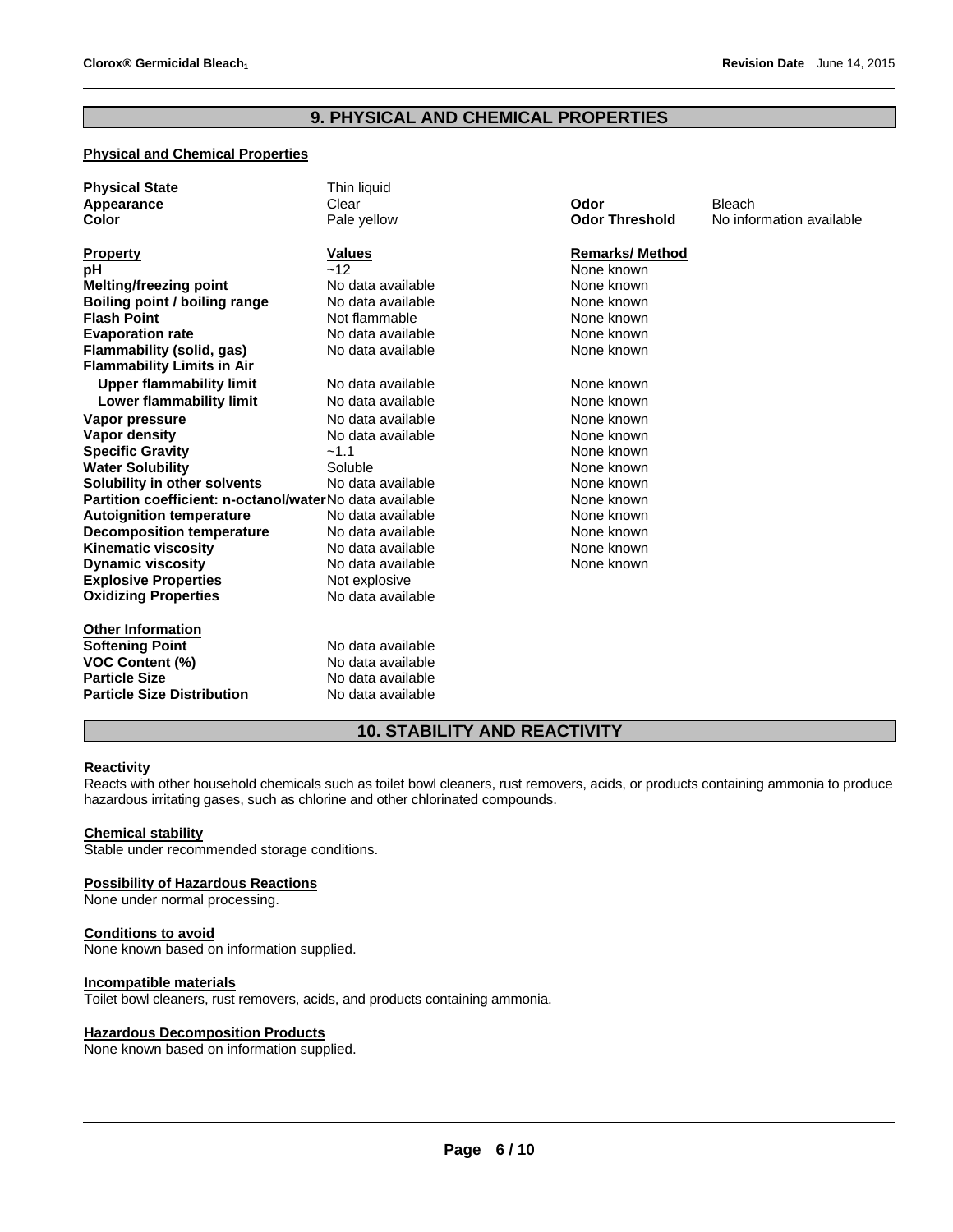# **11. TOXICOLOGICAL INFORMATION**

#### **Information on likely routes of exposure**

#### **Product Information** .

| <b>Inhalation</b>   | Exposure to vapor or mist may irritate respiratory tract and cause coughing. Inhalation of<br>high concentrations may cause pulmonary edema. |
|---------------------|----------------------------------------------------------------------------------------------------------------------------------------------|
| <b>Eye Contact</b>  | Corrosive. May cause severe damage to eyes.                                                                                                  |
| <b>Skin Contact</b> | May cause severe irritation to skin. Prolonged contact may cause burns to skin.                                                              |
| Ingestion           | Ingestion may cause burns to gastrointestinal tract and respiratory tract, nausea, vomiting,<br>and diarrhea.                                |

#### **Component Information**

| <b>Chemical Name</b>             | LD50 Oral        | <b>LD50 Dermal</b>    | <b>LC50 Inhalation</b> |
|----------------------------------|------------------|-----------------------|------------------------|
| Sodium hypochlorite<br>7681-52-9 | 8200 mg/kg (Rat) | >10000 mg/kg (Rabbit) |                        |

# **Information on toxicological effects**

**Symptoms** May cause redness and tearing of the eyes. May cause burns to eyes. May cause redness or burns to skin. Inhalation may cause coughing.

# **Delayed and immediate effects as well as chronic effects from short and long-term exposure**

**Sensitization No information available.** 

**Mutagenic Effects** No information available.

**Carcinogenicity** The table below indicates whether each agency has listed any ingredient as a carcinogen.

| Name<br>"ham.                                                  | C <sub>0</sub><br>ווט | <b>IARC</b> | <b>NTP</b><br>. | <b>OCU</b> |
|----------------------------------------------------------------|-----------------------|-------------|-----------------|------------|
| hvpochlorite<br>`odilim<br>$\sim$ $\sim$<br>7681-<br>.<br>$ -$ |                       | Group       |                 |            |

*IARC (International Agency for Research on Cancer) Group 3 - Not Classifiable as to Carcinogenicity in Humans* 

| <b>Reproductive Toxicity</b>                                                              | No information available.                                                                                                       |
|-------------------------------------------------------------------------------------------|---------------------------------------------------------------------------------------------------------------------------------|
| <b>STOT - single exposure</b>                                                             | No information available.                                                                                                       |
| <b>STOT - repeated exposure</b><br><b>Chronic Toxicity</b><br><b>Target Organ Effects</b> | No information available.<br>Carcinogenic potential is unknown.<br>Respiratory system, eyes, skin, gastrointestinal tract (GI). |
| <b>Aspiration Hazard</b>                                                                  | No information available.                                                                                                       |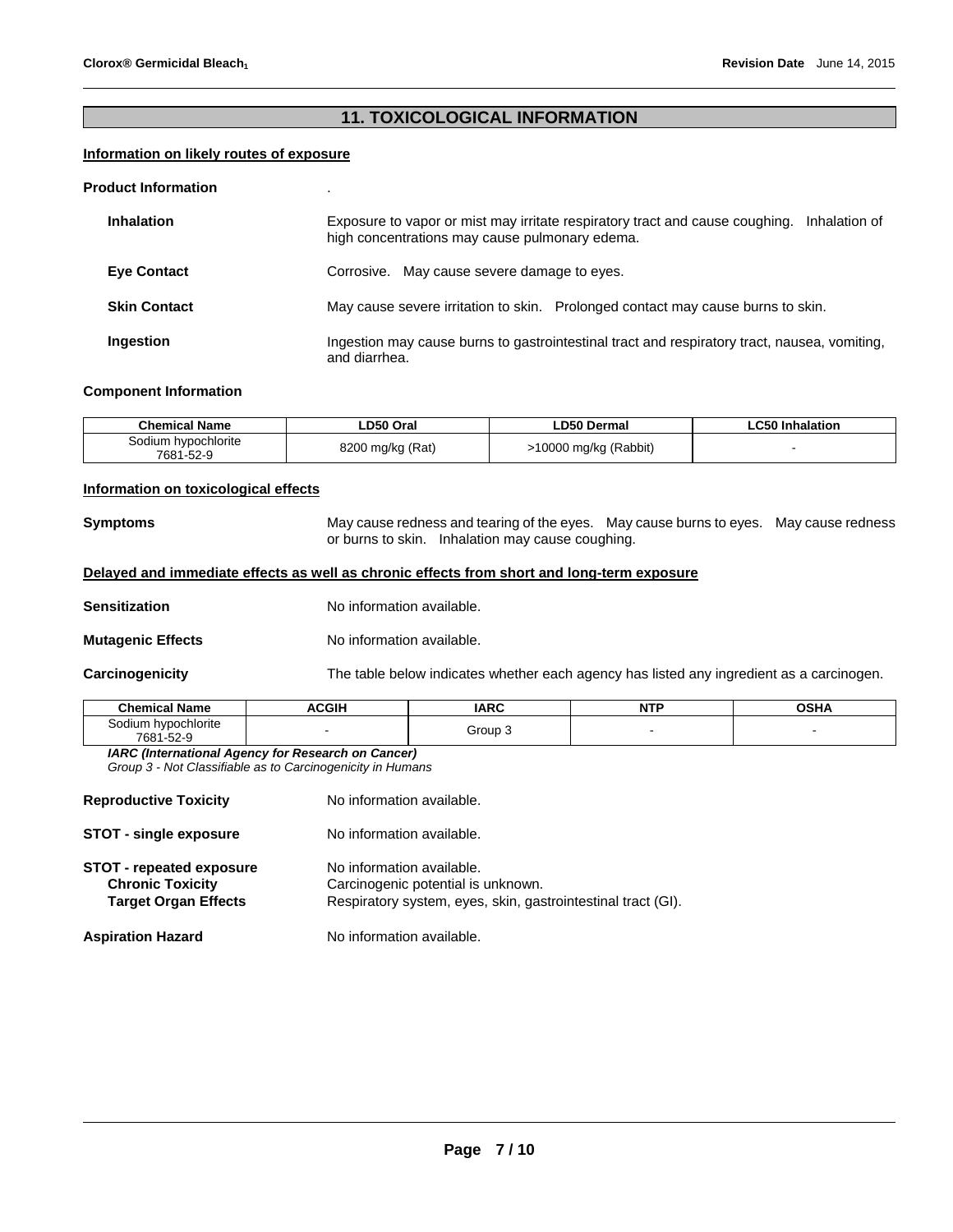#### **Numerical measures of toxicity - Product Information**

#### **The following values are calculated based on chapter 3.1 of the GHS document**

**ATEmix (oral)** 54 g/kg **ATEmix (inhalation-dust/mist)** 58 mg/L

# **12. ECOLOGICAL INFORMATION**

#### **Ecotoxicity**

Very toxic to aquatic life with long lasting effects.

This product is toxic to fish, aquatic invertebrates, oysters, and shrimp. Do not allow product to enter storm drains, lakes, or streams.

# **Persistence and Degradability**

No information available.

# **Bioaccumulation**

No information available.

# **Other adverse effects**

No information available.

# **13. DISPOSAL CONSIDERATIONS**

# **Disposal methods**

Dispose of in accordance with all applicable federal, state, and local regulations. Do not contaminate food or feed by disposal of this product.

# **Contaminated Packaging**

Do not reuse empty containers. Dispose of in accordance with all applicable federal, state, and local regulations.

| <b>14. TRANSPORT INFORMATION</b> |                                                                                                  |  |  |  |
|----------------------------------|--------------------------------------------------------------------------------------------------|--|--|--|
| <b>DOT</b>                       | Not restricted.                                                                                  |  |  |  |
| <b>TDG</b>                       | Not restricted for road or rail.                                                                 |  |  |  |
| <b>ICAO</b>                      | Not restricted, as per Special Provision A197, Environmentally Hazardous Substance<br>exception. |  |  |  |
| <b>IATA</b>                      | Not restricted, as per Special Provision A197, Environmentally Hazardous Substance<br>exception. |  |  |  |
| <b>IMDG/IMO</b>                  | Not restricted, as per IMDG Code 2.10.2.7, Marine Pollutant exception.                           |  |  |  |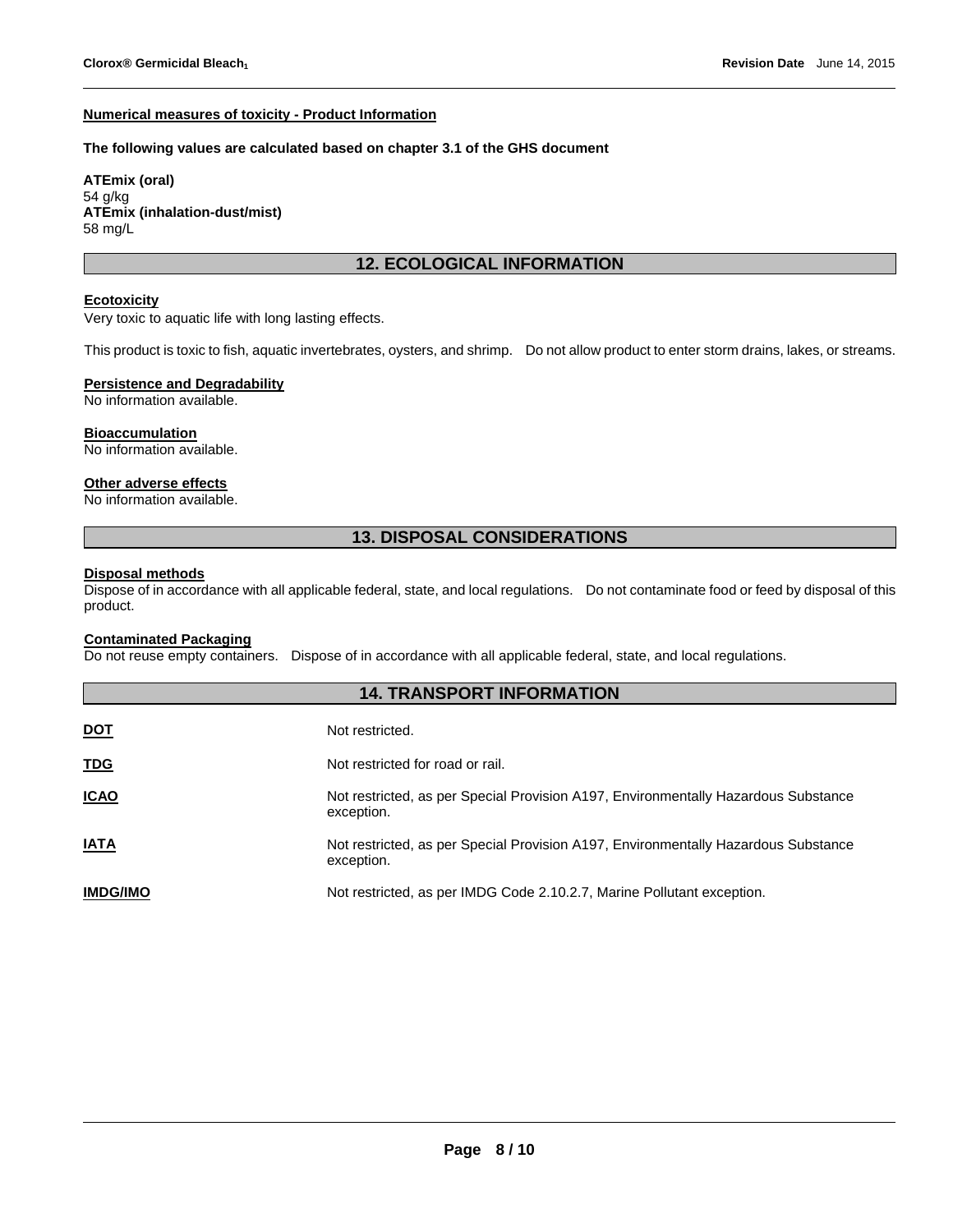# **15. REGULATORY INFORMATION**

## **Chemical Inventories**

| <b>TSCA</b>     | All components of this product are either on the TSCA 8(b) Inventory or otherwise exempt |
|-----------------|------------------------------------------------------------------------------------------|
| <b>DSL/NDSL</b> | from listing.<br>All components are on the DSL or NDSL.                                  |

**TSCA** - United States Toxic Substances Control Act Section 8(b) Inventory **DSL/NDSL** - Canadian Domestic Substances List/Non-Domestic Substances List

# **U.S. Federal Regulations**

#### **SARA 313**

Section 313 of Title III of the Superfund Amendments and Reauthorization Act of 1986 (SARA). This product does not contain any chemicals which are subject to the reporting requirements of the Act and Title 40 of the Code of Federal Regulations, Part 372

| SARA 311/312 Hazard Categories           |     |
|------------------------------------------|-----|
| <b>Acute Health Hazard</b>               | Yes |
| <b>Chronic Health Hazard</b>             | No  |
| <b>Fire Hazard</b>                       | N٥  |
| <b>Sudden Release of Pressure Hazard</b> | No  |
| <b>Reactive Hazard</b>                   | N٥  |

#### **Clean Water Act**

This product contains the following substances which are regulated pollutants pursuant to the Clean Water Act (40 CFR 122.21 and 40 CFR 122.42)

| <b>Chemical Name</b>             | <b>CWA - Reportable</b><br>Quantities | <b>CWA - Toxic Pollutants</b> | <b>CWA - Priority Pollutants</b> | <b>CWA - Hazardous</b><br><b>Substances</b> |  |
|----------------------------------|---------------------------------------|-------------------------------|----------------------------------|---------------------------------------------|--|
| Sodium hypochlorite<br>7681-52-9 | 100 <sub>lb</sub>                     |                               |                                  |                                             |  |

# **CERCLA**

This material, as supplied, contains one or more substances regulated as a hazardous substance under the Comprehensive Environmental Response Compensation and Liability Act (CERCLA) (40 CFR 302)

| <b>Chemical Name</b>             | <b>Hazardous Substances RQs</b> | <b>Extremely Hazardous Substances</b><br><b>RQs</b> | RQ                                        |
|----------------------------------|---------------------------------|-----------------------------------------------------|-------------------------------------------|
| Sodium hypochlorite<br>7681-52-9 | 100 lb                          | -                                                   | RQ 100 lb final RQ<br>RQ 45.4 kg final RQ |

#### **EPA Statement**

This chemical is a pesticide product registered by the Environmental Protection Agency and is subject to certain labeling requirements under federal pesticide law. These requirements differ from the classification criteria and hazard information required for safety data sheets and for workplace labels of non-pesticide chemicals. Following is the hazard information as required on the pesticide label:

**DANGER: CORROSIVE.** Causes irreversible eye damage and skin burns. Harmful if swallowed. Do not get in eyes, on skin, or on clothing. Wear protective eyewear and rubber gloves when handling this product. Wash thoroughly with soap and water after handling and before eating, drinking, chewing gum, using tobacco, or using the restroom. Avoid breathing vapors and use only in a well-ventilated area.